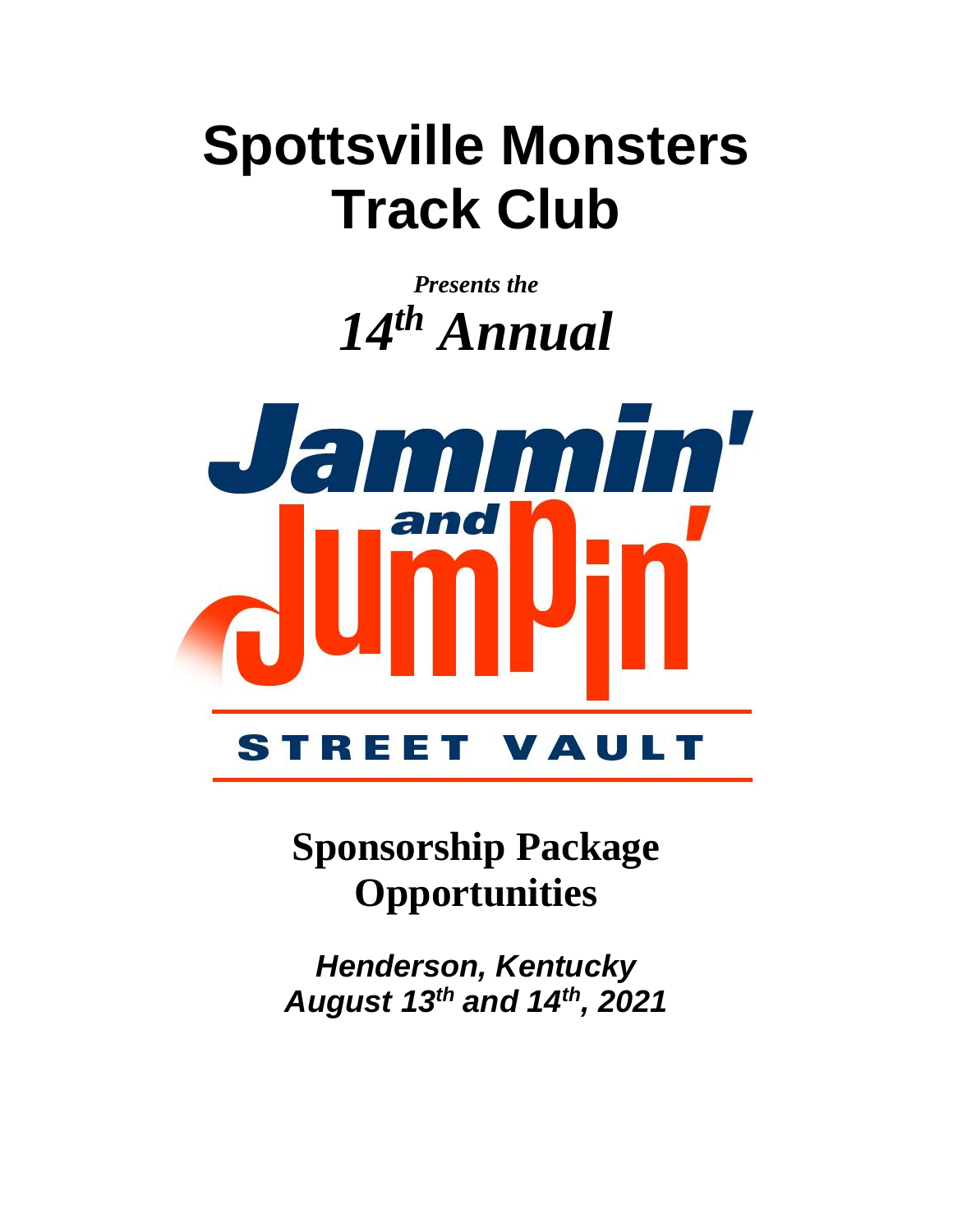The **2021 Jammin' and Jumpin' Street Vault** will be conducted this year on **August 13th and 14th** in the Riverfront Amphitheater in downtown Henderson, KY (overlooking the Ohio River) in conjunction with Bluegrass in the Park Festival, with activities during the day which includes food boothss & live Bluegrass Music.

**Not sure what a street vault is?** It is an exciting USATF-sanctioned pole vaulting competition of men and women held on the street during a community festival/event. The pole vaulters competing in our event will be jumping heights up to  $19+$  feet  $\&$  will be coming in from around the country to compete. Youth through college participants will compete during the day, followed by the Pro-Elites at night; several of the Pro-Elite vaulters are past & future Olympians as well as being Nationally & Globally Ranked.

Visit our website at [www.smtrackclub.com](http://www.smtrackclub.com/) for more information. This event is a great opportunity to promote your business, products, and/or services while at the same time supporting a unique community event free to the public. Take advantage of promoting your business to the spectators during the day-long amateur pole vaulting competition & to the large crowd expected that night during the Pro-Elite competition.

Your sponsorship of this great event will be appreciated! Keith & Kevin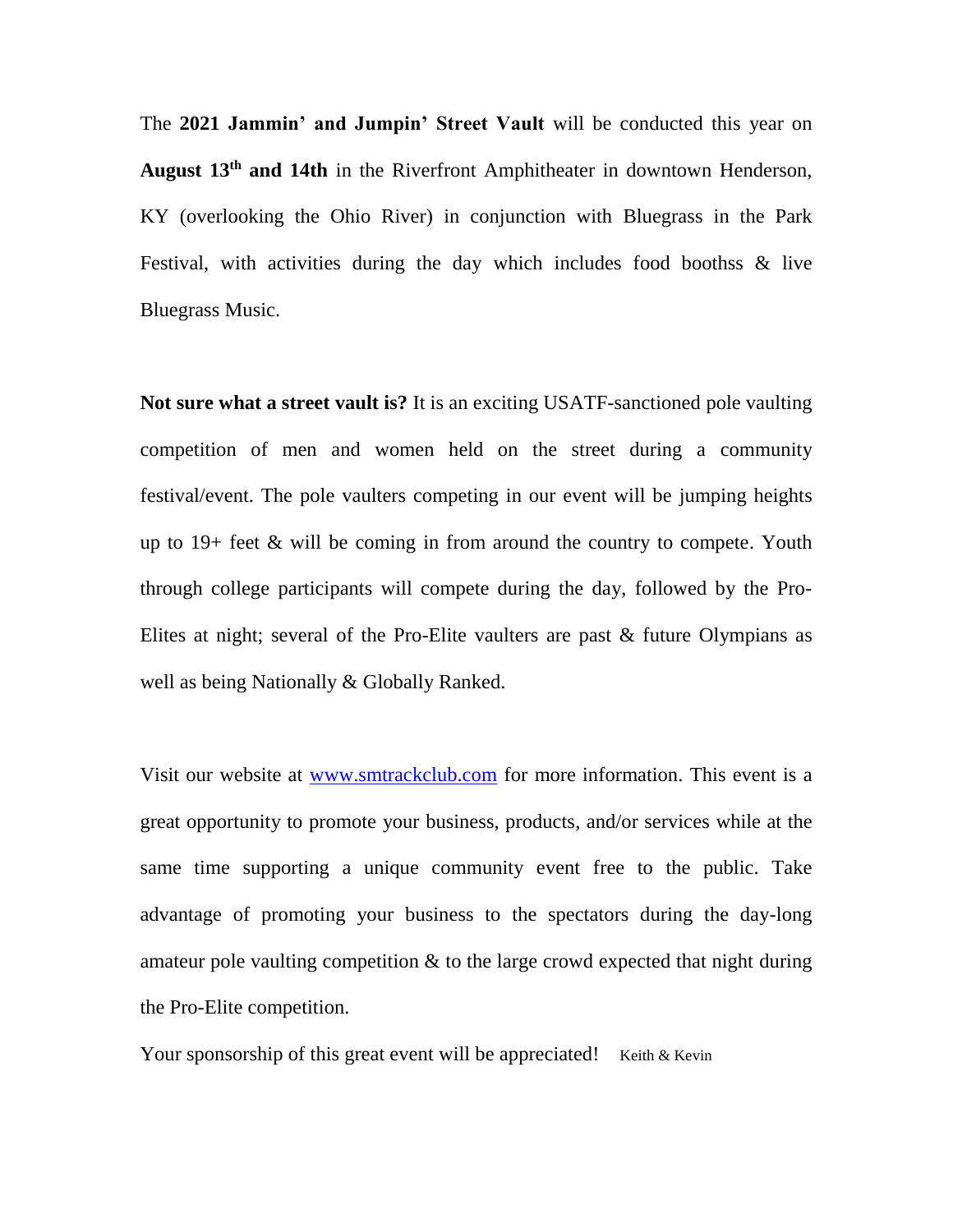# **Title Sponsor: \$3,500 This sponsorship will receive the following:**

Vinyl banners w/ company name and logo on the Pole Vault standards.

- Vinyl banners on each side of the Pole Vault landing pit.
- Listing of company logo and link on the SM Track Club/ Jammin' and Jumpin' web site as the Title Sponsor.
- Company name and logo on all T-shirts and print material issued by the SM Track Club for the purpose of promoting the Jammin' and Jumpin' Street Vault.
- Announcing name of company over PA System during street vault.
- Distribution of company supplied promotional items to spectators.

### **Main Event Sponsor: \$1,500 This sponsorship will receive the following:**

- Vinyl banners on each side of the Pole Vault event areas.
- Listing of company logo and link on the SM Track Club/ Jammin' and Jumpin' web site as the Main Event Sponsor.
- Company name and logo on all T-shirts and print material issued by the SM Track Club for the purpose of promoting the Jammin' and Jumpin' Street Vault.
- Announcing name of company over PA system during street vault.
- Distribution of company supplied promotional items to spectators.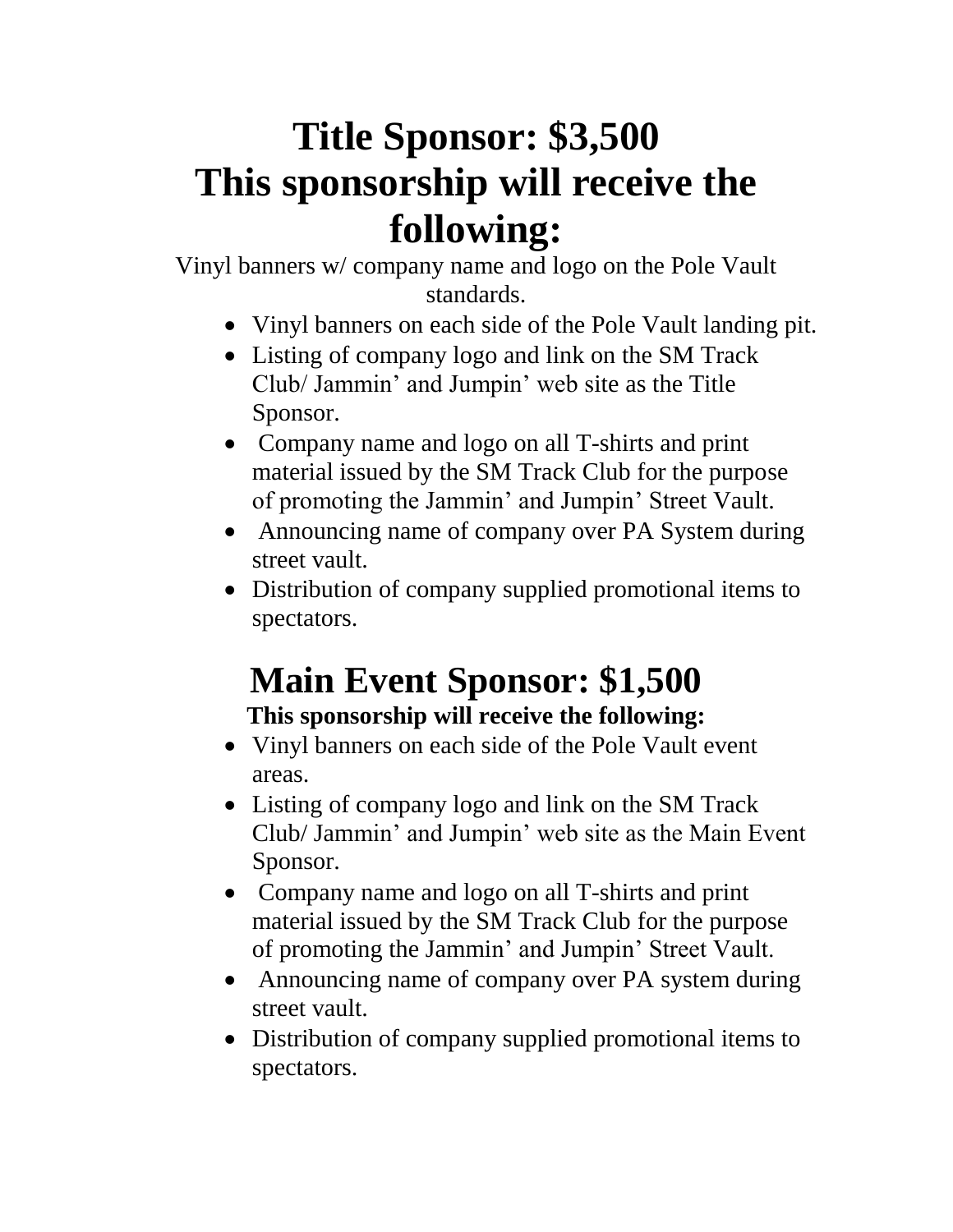### **Presented By Sponsors \$500**

#### **This sponsorship will receive the following:**

- Vinyl Banners (2) w/ Company Name and Logo along runway.
- Listing on the SM Track Club/ Jammin' and Jumpin' web site sponsor page as one of the "Presented By" sponsors.
- Company Name on T-shirts and print material issued by SM Track Club for the purpose of promoting the Jammin' and Jumpin' Street Vault.
- Announcing name of company over PA system during street vault.

### **Runway Sponsors \$150**

#### **This sponsorship will receive the following:**

- Vinyl banner along runway
- Announcing name of company over PA system during street vault.

### **Friend Sponsor \$25-\$100**

#### **This sponsorship will receive the following:**

- Company name announced during the event.
- Company name on event banner.

## **In-Kind Sponsors are Welcome**

Sponsor Information